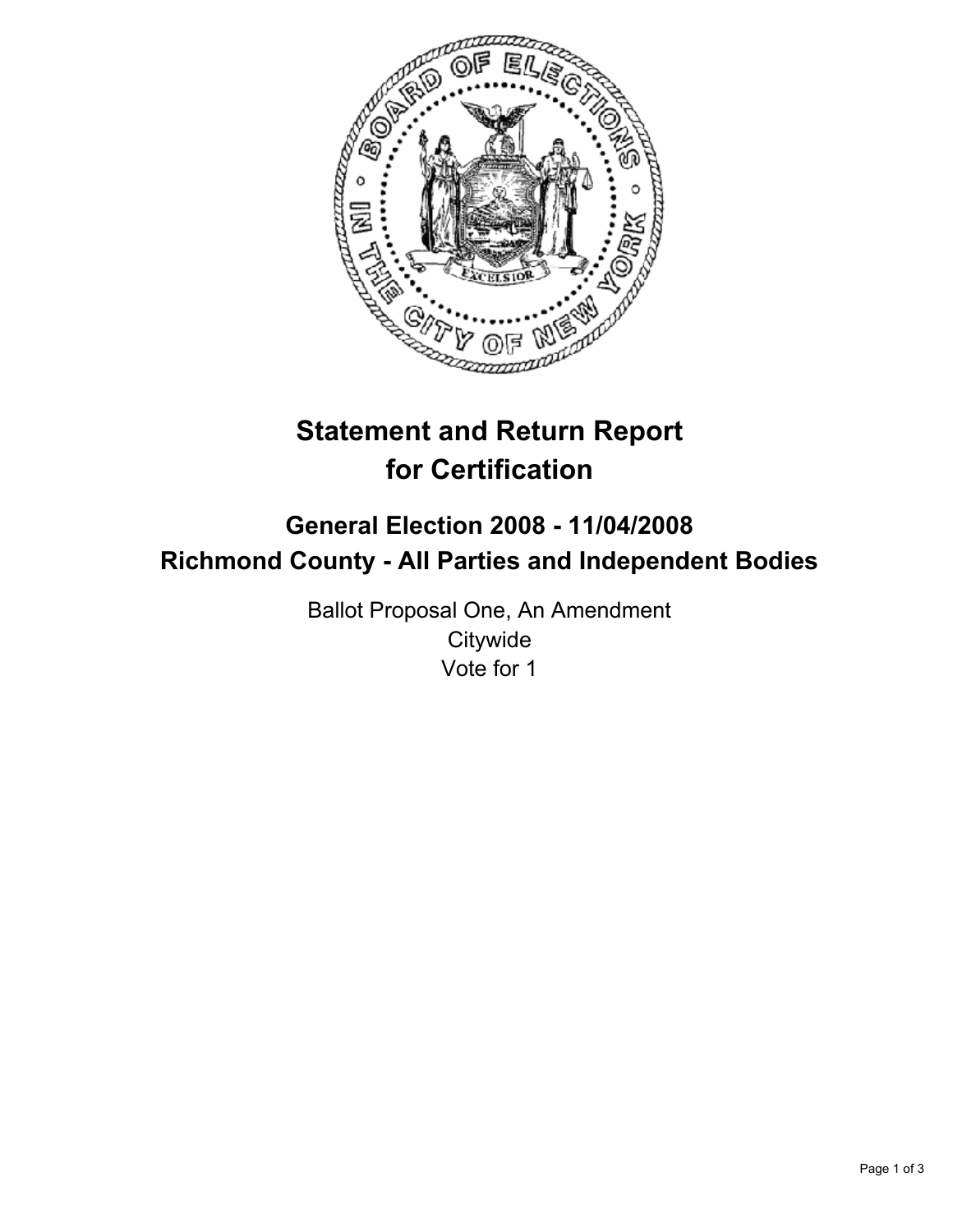

### **Assembly District 60**

| PUBLIC COUNTER       | 27,212 |
|----------------------|--------|
| <b>EMERGENCY</b>     | 24     |
| ABSENTEE/MILITARY    | 1,060  |
| <b>AFFIDAVIT</b>     | 762    |
| <b>Total Ballots</b> | 29,131 |
| <b>YES</b>           | 7,275  |
| <b>NO</b>            | 2,211  |
| <b>Total Votes</b>   | 9,486  |
| Unrecorded           | 19,645 |

# **Assembly District 61**

| PUBLIC COUNTER       | 41,229 |
|----------------------|--------|
| <b>EMERGENCY</b>     | 124    |
| ABSENTEE/MILITARY    | 1,488  |
| <b>AFFIDAVIT</b>     | 1,549  |
| <b>Total Ballots</b> | 44,532 |
| <b>YES</b>           | 10,246 |
| NO.                  | 3,080  |
| <b>Total Votes</b>   | 13,326 |
| Unrecorded           | 31,206 |

#### **Assembly District 62**

| <b>PUBLIC COUNTER</b> | 47,527 |
|-----------------------|--------|
| <b>EMERGENCY</b>      |        |
| ABSENTEE/MILITARY     | 1,618  |
| AFFIDAVIT             | 1,081  |
| <b>Total Ballots</b>  | 50,327 |
| <b>YES</b>            | 12,800 |
| <b>NO</b>             | 4,204  |
| <b>Total Votes</b>    | 17,004 |
| Unrecorded            | 33,323 |

#### **Assembly District 63**

| 40,902 |
|--------|
| 321    |
| 1,500  |
| 1,169  |
| 44,067 |
| 10,704 |
| 3,395  |
| 14,099 |
| 29,968 |
|        |